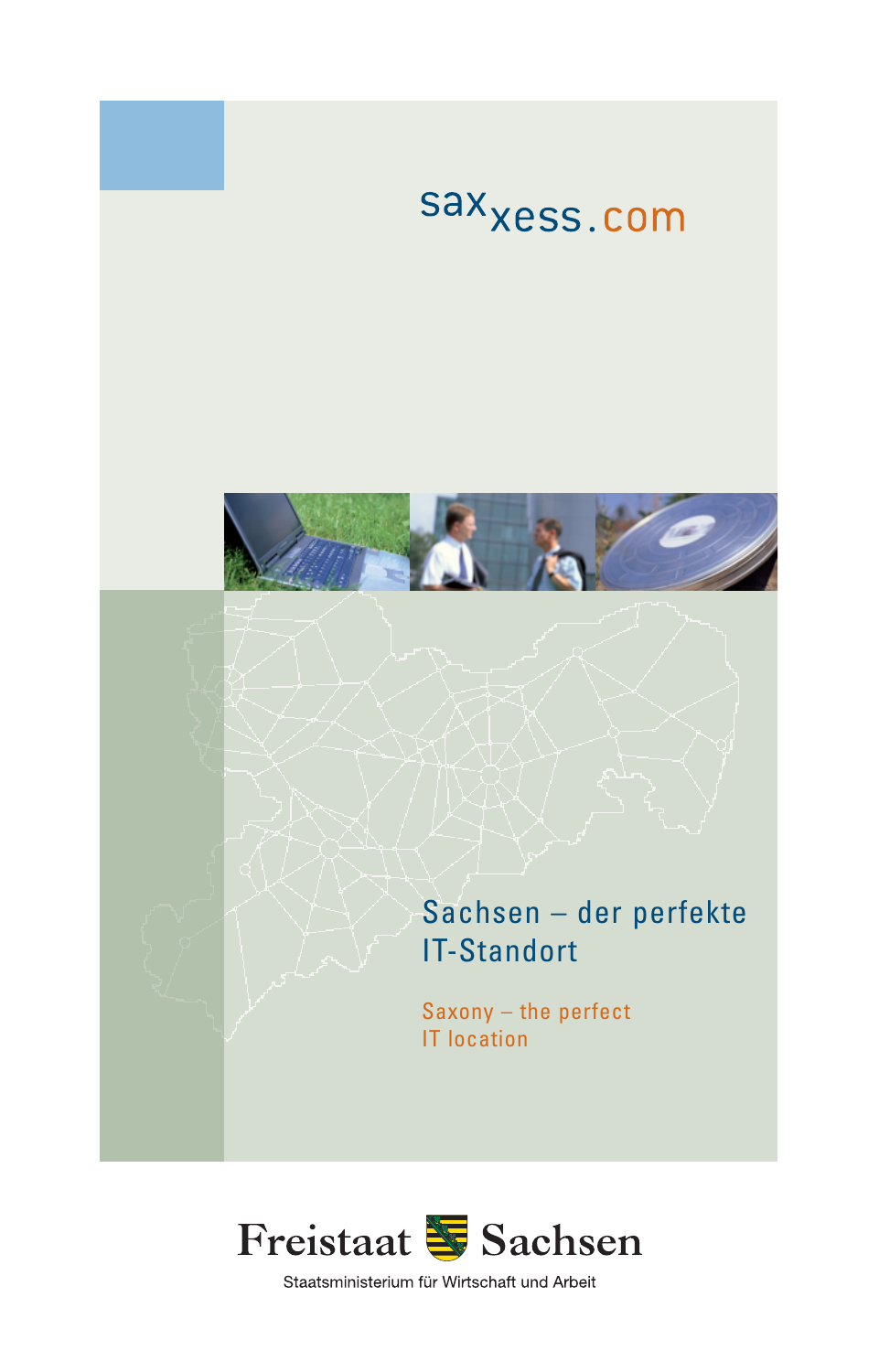

## Herzlich willkommen … Welcome ...

… am IT-Standort Sachsen. Wir können Sie hier in einer der führenden Hochtechnologie-Regionen Europas begrüßen. Die Strategie, große Firmen als Leuchttürme anzusiedeln und um sie herum kleine und mittelständische Betriebe zu fördern, ging auf. Der Freistaat hat frühzeitig auf die IT-Branche gesetzt und hier ein Netzwerk aufgebaut, das beispielgebend ist.

... to the IT location Saxony. Welcome to one of the leading hightechnology regions of Europe. Our strategy of attracting large corporations first (as 'lighthouses') and then small and media-sized companies to locate around them has paid off. The Free State placed its faith in the IT sector very early on and has built up a network that is now regarded as exemplary.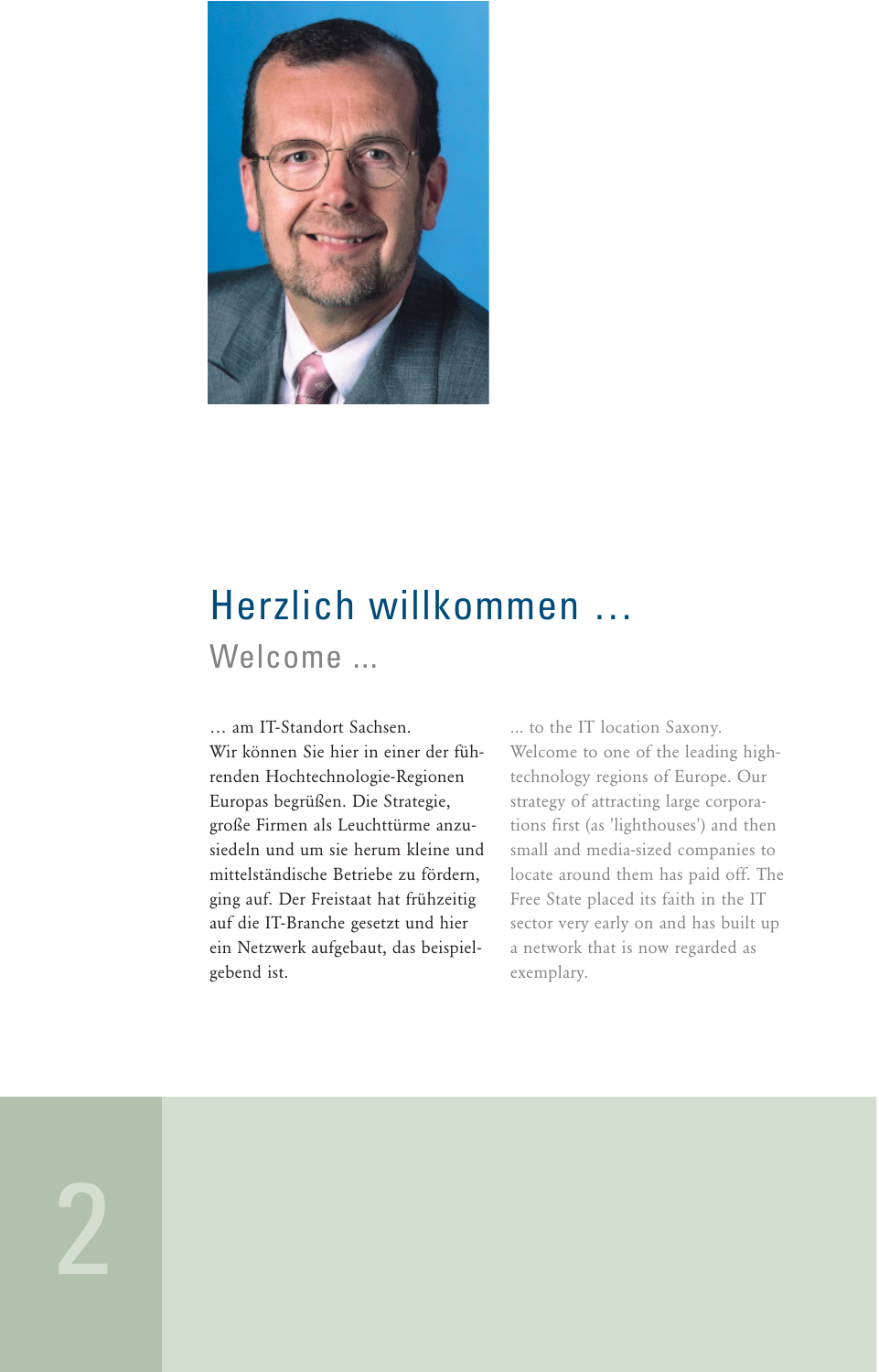Neue Technik, alte Traditionen: Sachsen war schon immer ein Land, das offen ist für Neues. Im Zuge der Erweiterung der EU stellt sich der Freistaat großen Herausforderungen: Denn die Öffnung der Grenzen wird einige Umwälzungen im gesellschaftlichen Leben mit sich bringen. Aber Herausforderungen bieten auch Chancen. Sachsen ist durch seine exponierte Lage nahe dran an den osteuropäischen Märkten. Ein Standortplus, aus dem sich Kapital schlagen lässt. Wir freuen uns, wenn Sie mit uns diese Chance am Zukunftsstandort Sachsen nutzen.

New technology, old traditions: Saxony has always been open for things that are new. The Free State is taking up major challenges relating to EU enlargement. After all, the opening of our borders will lead to some radical changes in social life. Yet challenges also mean opportunities. Saxony is close to the East European markets. This conspicous position is locational advantage that can be capitalized on. So why not join us in making the most of this opportunity – in Saxony, one of the most promising locations of the future.

#### Herzlichst Ihr

Dr. Martin Gillo Sächsischer Staatsminister für Wirtschaft und Arbeit

Sincerely yours,

Dr Martin Gillo Saxony's Minister of Economics and Labour

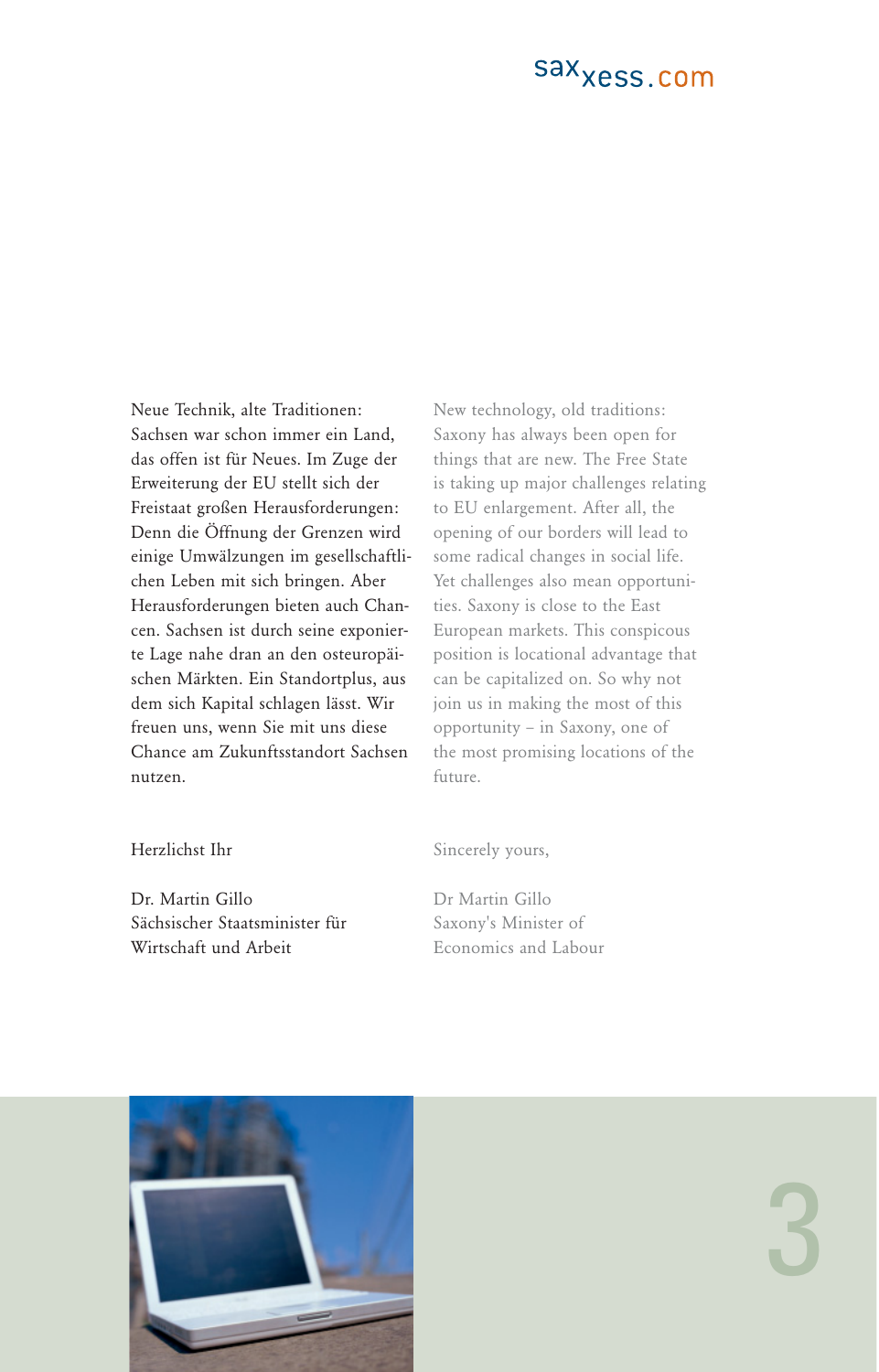

Stehen für Sachsen: Dr. Norbert Wulst, Geschäftsführer der DICA Technologies GmbH; Dirk Viertel, Geschäftsführer der Megware GmbH; Dr. Achim Jannasch, Geschäftsführer der ComCard GmbH (oberes Bild); Tobias Zimmer, Geschäftsführer der M-Labs GmbH, und Robert Wauer, Geschäftsführer der azionare GmbH (unteres Bild, nächste Seite)

## Vernetzte Möglichkeiten Networked possibilities

Haben Sie sich heute schon die Staumeldung aufs Handy schicken lassen? Sich interaktiv im Internet umgesehen? Verschlüsselte Daten empfangen? Oder steckt eine Fancard von Ihrem Lieblingsverein im Geldbeutel? Dann haben Sie sehr wahrscheinlich auf die technische Hilfe von sächsischen Unternehmen aus der IT-Branche zurückgegriffen.

Und die Branche wächst. Viele Unternehmensgründer kommen aus den Universitäten und Hochschulen des Landes. Hier macht sich die Förderung von Lehre und Forschung in den informations-, kommunikationsund medienwirtschaftlichen Fächern bezahlt.

Dies ist allerdings nicht der einzige positive Faktor, der für den Standort spricht. Eine gezielte Investitionsförderung und eine gut ausgebaute Infrastruktur bieten solide Grundlagen.

Have you had the latest traffic information sent to your mobile phone today? Or had an interactive look around the Internet? Received encrypted data? Or perhaps you have a fan card of your favourite team in your wallet? If so, then you have most likely had some technical assistance from Saxony's IT industry.

The sector is growing. Many companies have been launched by graduates from the state's universities and colleges, a significant payoff from our policy of promoting training and research in the fields of information, communications and the media. However, our location also has other positive factors in its favour: a truly solid foundation based on a system of targeted investment incentives and a well-developed infrastructure.

The Saxons are famous for their inventive genius. Word is also getting around that Saxony has a lot to offer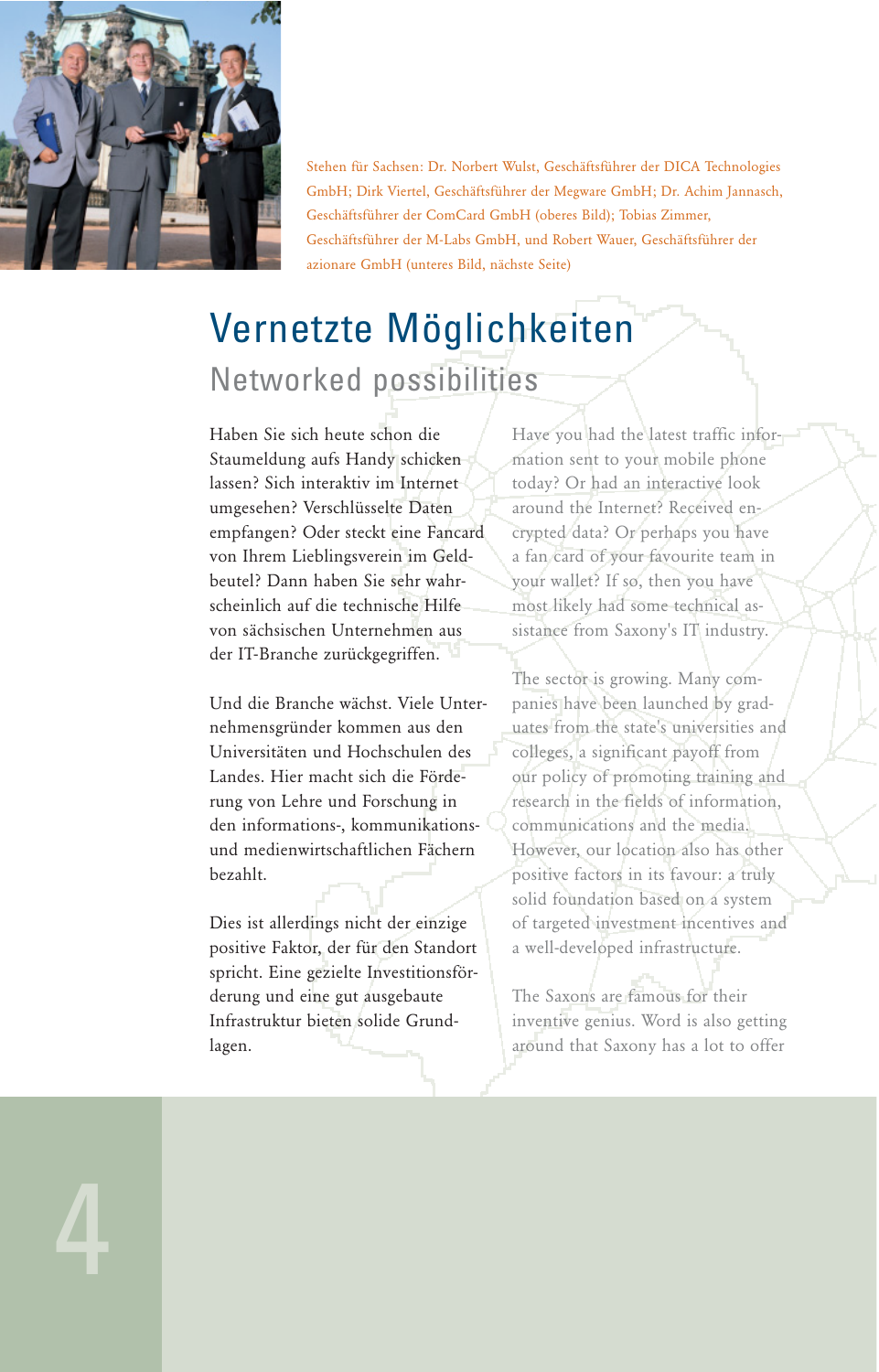Der Erfindergeist der Sachsen ist berühmt. Dass Sachsen außerhalb der Bürowelten eine Menge zu bieten hat, hat sich herumgesprochen. Alles gute Gründe für den Standort Sachsen.

Die IT-Landschaft in Sachsen ist vielfältig. Der einzelne Unternehmer steht nicht allein, er kann auf Netzwerke auf verschiedenen Ebenen zurückgreifen. Dabei sind sie nicht nur mit Glasfaserkabeln und Funkwellen untereinander verbunden.

Davon zeugen die Statements der Unternehmer aus der sächsischen ITund Telematikbranche. Vom kleinen Start-up bis hin zum Kreditkartenhersteller reicht hier die Bandbreite. Sie alle stehen für den Standort Sachsen und seine Stärken. Für sie ist "Saxony - the perfect IT-Location".

outside the office environment. Another good argument for locating here.

The IT scene in Saxony is very diversified. Individual entrepreneurs are not alone; they can access networks at various levels – and they are linked by more than fibre-optic cables and radio waves.

This is backed up by statements from Saxony's IT and telematics businesspeople. The spectrum here ranges from small start-ups to major creditcard manufacturers. They all appreciate Saxony and its strengths as a location. For them, "Saxony is the perfect IT location".



Standing up for Saxony: Dr Norbert Wulst, CEO of DICA Technologies GmbH; Mr Dirk Viertel, CEO of the Megware GmbH; Dr Achim Janasch, CEO of ComCard GmbH (top picture); Mr Tobias Zimmer, CEO of M-Labs GmbH and Mr Robert Wauer, CEO of azionare GmbH (bottom picture)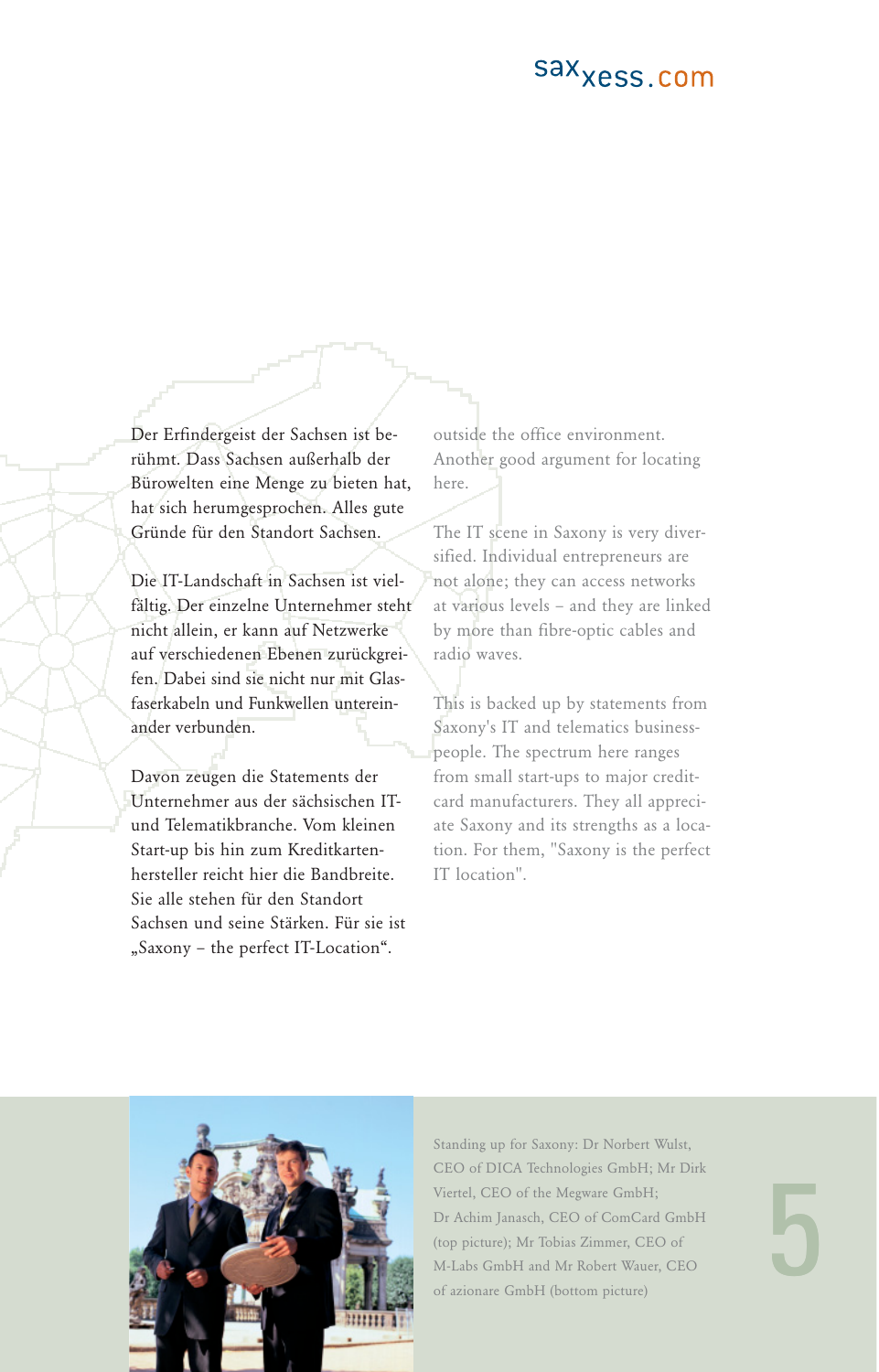

Mit Sicherheit: In der Blackbox von DICA-Technologies werden Daten verschlüsselt und für Außenstehende unkenntlich gemacht. Damit nur der die Informationen bekommt, für den sie bestimmt sind.

Security is the top priority: the Blackbox from DICA Technologies encrypts data, making it indecipherable for outsiders and ensuring that the information is only received by the people it was intended for.

### Dr. Norbert Wulst, DICA Technologies

"Videokonferenzen sind eine gute Sache. Sie verbinden Unternehmen und Unternehmer über Tausende von Kilometern. Damit sie auch eine sichere Sache sind, bauen wir die Geräte zur Datenverschlüsselung. So haben Wirtschaftsspione keine Chance."

"Video conferences are a good thing. They connect companies and businesspeople over thousands of kilometres. We build the necessary dataencryption devices to make sure that they are secure. Criminals don't stand a chance."

Ort: Dresden Mitarbeiter: 12 Location: Dresden Employees: 12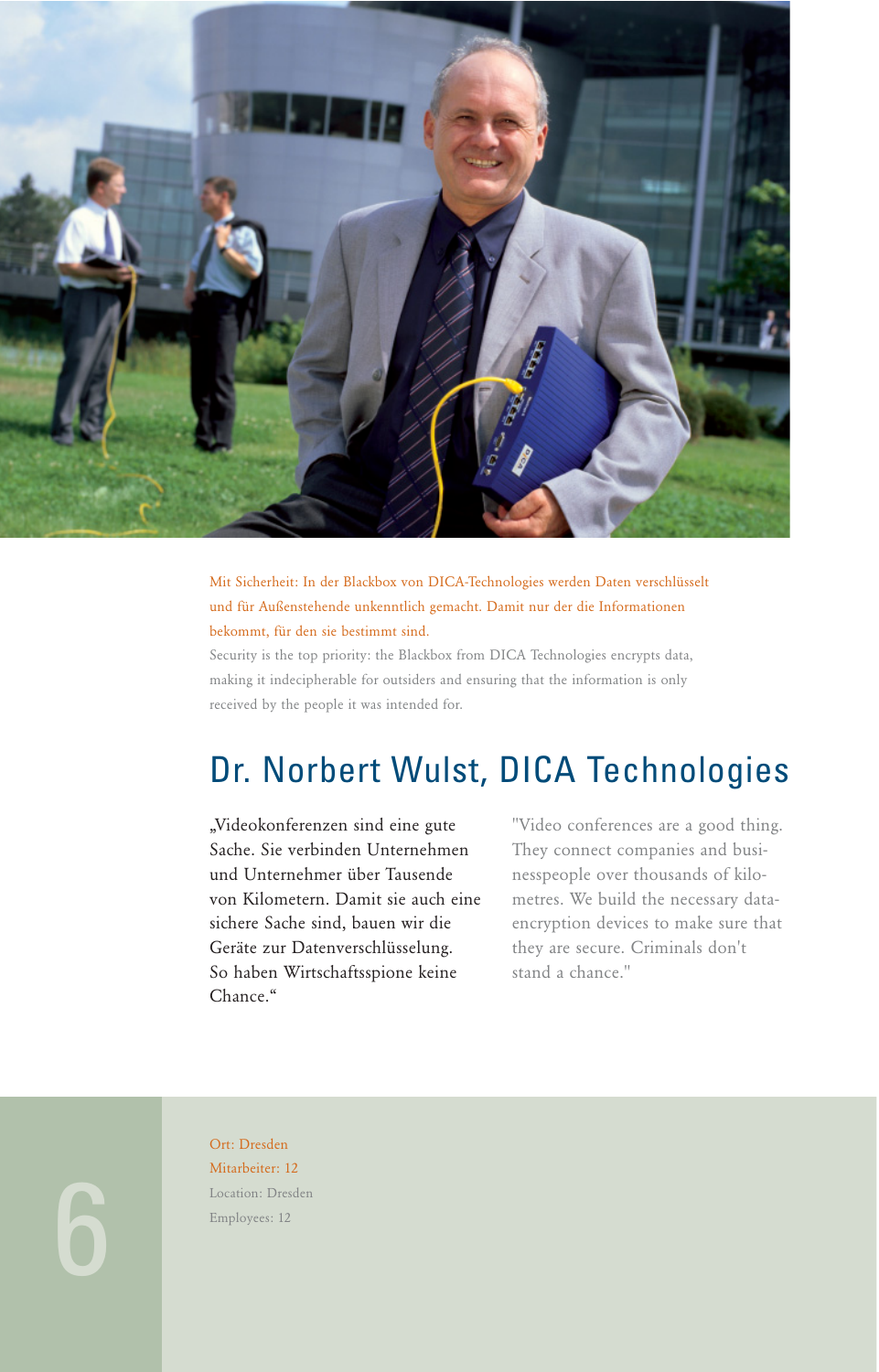### Starke Helfer Strong support

Gute Ideen sollen umgesetzt werden. In Sachsen gibt es dafür staatlicherseits eine Reihe von Förderprogrammen. Diese werden von der Sächsischen Aufbaubank (SAB) betreut und verwaltet. Sie vergibt Zuschüsse zur Projektförderung oder springt mit Bürgschaften ein. Besonders interessant dabei: Der überwiegende Teil der Programme ist auf die Förderung von kleinen und mittelständischen Unternehmen hin ausgerichtet. Und Sachsen ist im Rahmen der von der EU festgelegten Richtlinien Höchstfördergebiet.

Der Freistaat hilft auch tatkräftig beim Aufbau von Unternehmen, zum Beispiel mit dem Existenzgründerwettbewerb futureSAX. Über mehrere Netzwerke, in denen sich IT-Unternehmer austauschen, wie beispielsweise "Silicon Saxony", werden für Unternehmer interessante Themen wie neueste technologische und marktorientierte Trends zur Sprache gebracht. Aber es können auch wichtige Kontakte geknüpft und neue Bekanntschaften gemacht werden.

In Sachsen gibt es viele Gelegenheiten, Ideen wahr werden zu lassen.

Good ideas deserve to be put into practice, and Saxony has a series of state development programmes to make sure that they are. These programmes are tended and managed by the Sächsische Aufbaubank (SAB), which issues project-promotion subsidies and sometimes helps out by standing surety. What is particularly interesting here is that most of the programme is geared towards promoting small and medium-sized businesses. Furthermore, Saxony's status as a top-priority development area qualifies firms here for maximum subsidies according to EU guidelines.

The Free State also actively supports people who want to launch a new business, for example with the startup competition futureSAX. IT entrepreneurs can use a range of networks to exchange information. One is "Silicon Saxony", which supplies information on topics that are of interest to businesspeople, such as the latest technological and market trends. These networks can also be a source of important contacts and new acquaintances. There are many ways of making sure that your ideas come true in Saxony.



Weitere Informationen gibt es unter: www.sab.sachsen.de www.foerderfibel.sachsen.de www.smwa.sachsen.de For more information go to: www.sab.sachsen.de www.foerderfibel.sachsen.de www.smwa.sachsen.de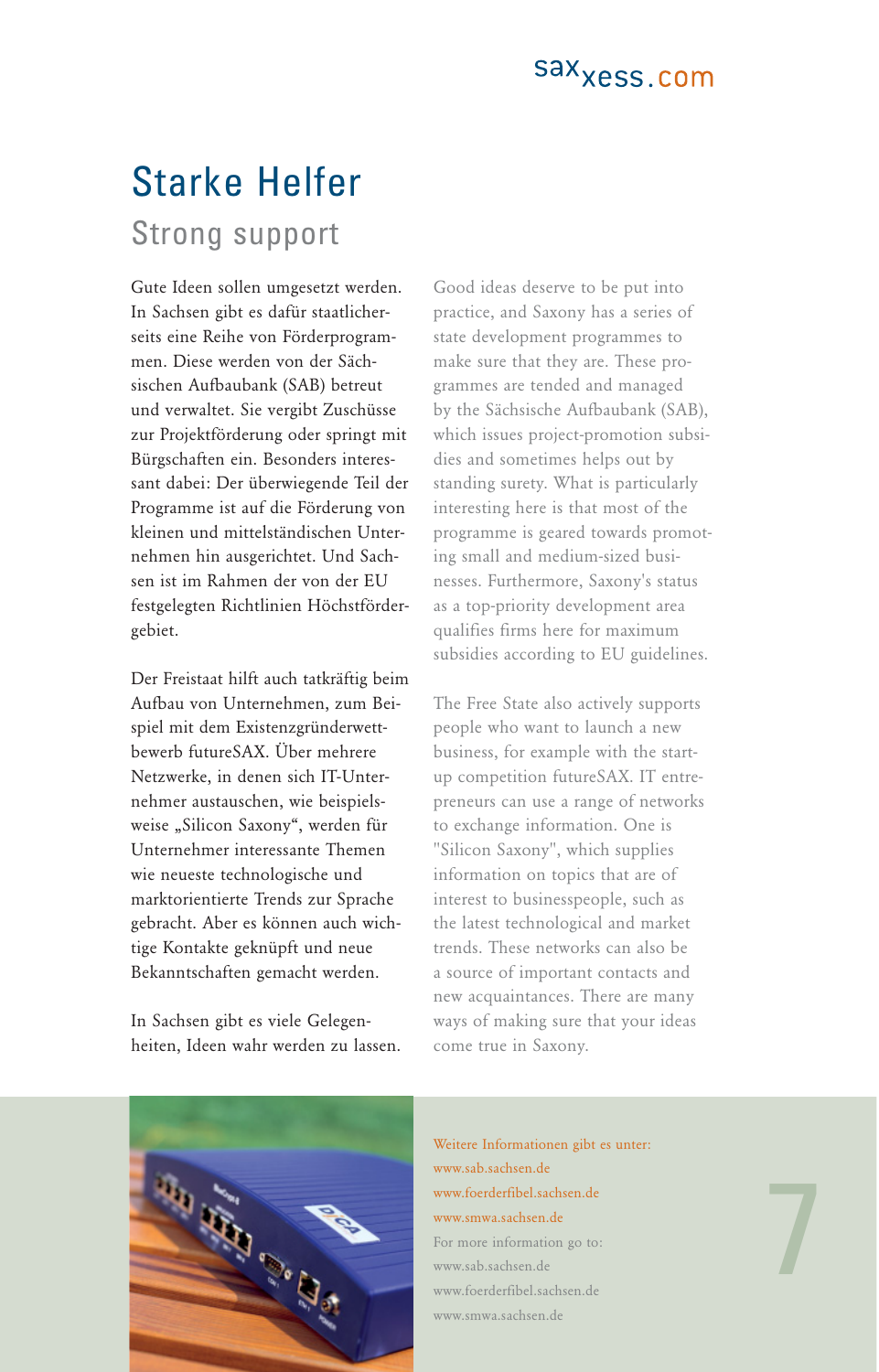

Ein Blick ins Portemonnaie genügt: Die ComCard GmbH bringt Daten auf die Chipkarten von Banken, Fußballvereinen oder Krankenkassen.

A glance into your wallet is enough: ComCard GmbH transfers data to the smart cards of banks, football clubs and health insurance companies.

### Dr. Achim Jannasch, ComCard

"Haben Sie schon einmal gezählt, wie oft Sie am Tag eine Chipkarte in die Hand nehmen? Beim Arzt, in der Bank, im Fußballstadion. Unser Job ist es, die richtigen Informationen auf den richtigen Chip zu laden. Damit Sie der Ordner in der Arena 'Auf Schalke' auch als echten Fan erkennt."

"Have you ever counted how many times a day you hold a smart card in your hand? At the doctor's, in the bank, at the football stadium. Our job is to load the right information onto the right chip. So that the steward at your favourite football stadium recognizes you as a genuine fan.

Ort: Falkenstein Mitarbeiter: 110 Location: Falkenstein Employees: 110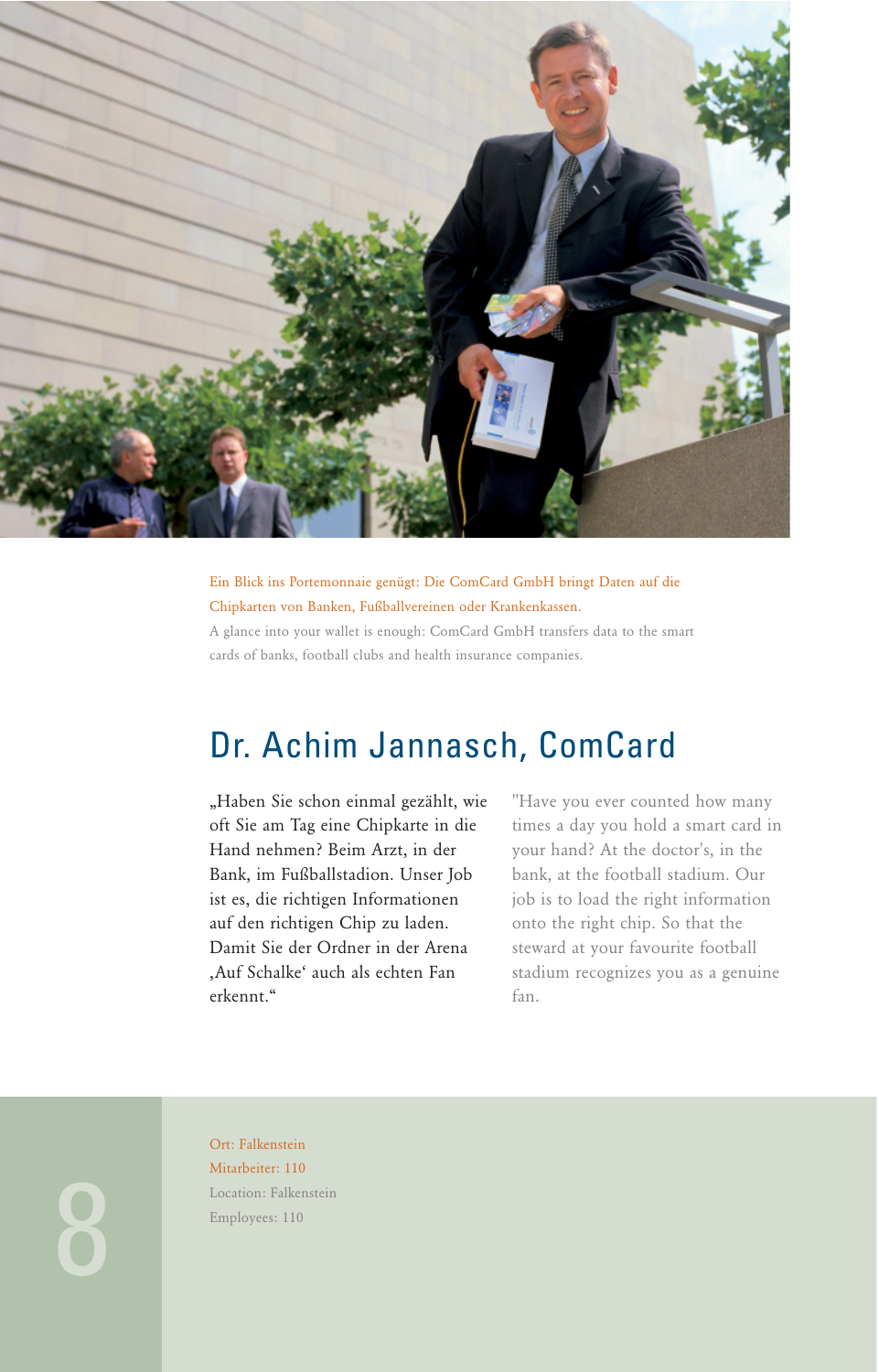# Volle Entfaltungsfreiheit

#### Freedom to develop

Innovation hat in Sachsen Tradition: Nicht umsonst kommen von hier viele Erfindungen, angefangen beim Porzellan bis hin zur Kleinbildkamera oder dem Kaffeefilter. Forscher hatten hier eben schon immer volle Entfaltungsfreiheit und viele Möglichkeiten.

Im Sektor IT zählen die sächsischen Universitäten und Hochschulen zu den am besten ausgestatteten in der Republik. Personell wurden hier wichtige Weichenstellungen für die Zukunft getroffen: 140 Professoren arbeiten an den Unis Leipzig, Freiberg, Dresden und Chemnitz zu Themen rund um die IT. Damit noch nicht genug: Über 200 Professoren sind an den Fachhochschulen in Leipzig, Mittweida, Dresden, Zwickau und Zittau tätig. Dass die Lehrstühle an den Hochschulen nicht im akademischen Elfenbeinturm forschen, dafür sorgt die Zusammenarbeit mit Unternehmen.

Hier können die Entwickler an den Hochschulen auf Forschungsabteilungen von großen wie auch von kleinen und mittelständischen Betrieben zurückgreifen. Und der Erfolg kann sich sehen lassen.

Innovation is a tradition in Saxony: not without reason do so many inventions – porcelain, the 35mm camera, the coffee filter – come from here. Researchers have always been given great freedom and a lot of opportunities in the Free State.

In the IT sector Saxony's universities are among the best equipped in Germany. We have also provided for the future by making sure that we have the right people in the right positions: 140 professors are working in IT-related fields at the universities of Leipzig, Freiberg, Dresden and Chemnitz. And as if that were not enough, more than 200 professors teach at universities of applied science in Leipzig, Mittweida, Dresden, Zwickau and Zittau. Cooperation with private enterprises ensures that university research is not isolated in an academic ivory tower.

On the contrary, the developers have access to research departments not only in large corporations, but also in small and medium-sized businesses. This has generated some impressive success stories.

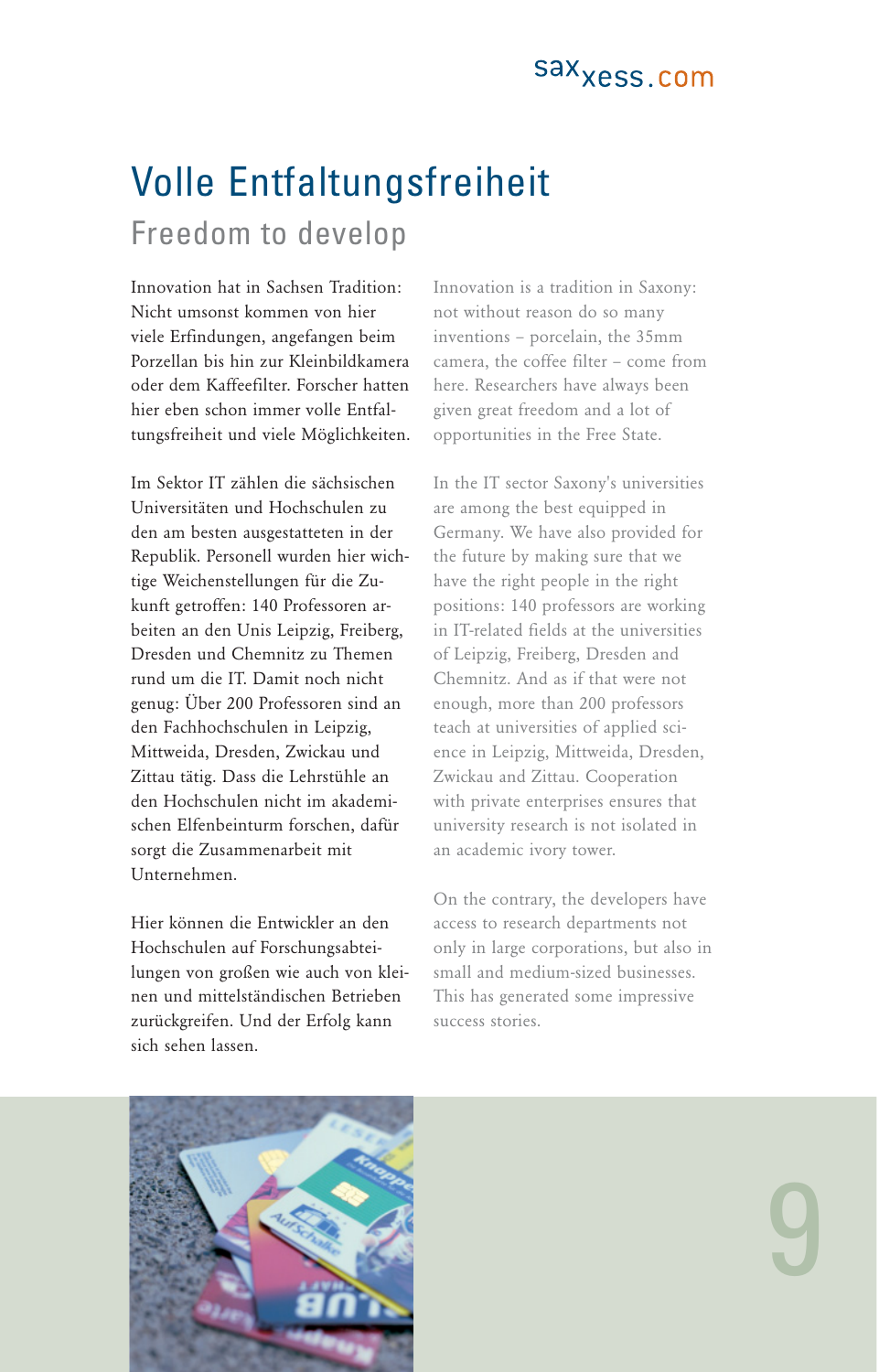

Bei der azionare GmbH lernen die Bilder im Internet das Laufen – ohne Aufwand einfach mit playerless Streaming. At azionare GmbH, pictures in the Internet are learning to walk – effortlessly, simply by playerless streaming.

#### Robert Wauer, azionare

"Wir hatten einen Traum: Wie wäre es, Filme problemlos im Internet zu sehen, ohne zusätzliche Programme installieren zu müssen? Oder Filme als Videomail zu versenden? Aus dem Traum wurde Wirklichkeit – dank harter Arbeit. Als Nächstes wollen wir kleinere Firmen von unserer Idee überzeugen. Hier gute Lösungen zu präsentieren – da setzen wir an."

"We had a dream: what would it be like to watch films over the Internet without technical problems, i.e. without having to install additional programs? Or to send films as videomail? This dream has become a reality – thanks to a lot of hard work. The next thing we want to do is to sell our idea to small companies. Our approach is to present good solutions in this field."

Ort: Großharthau Mitarbeiter: 7 Location: Grossharthau Employees: 7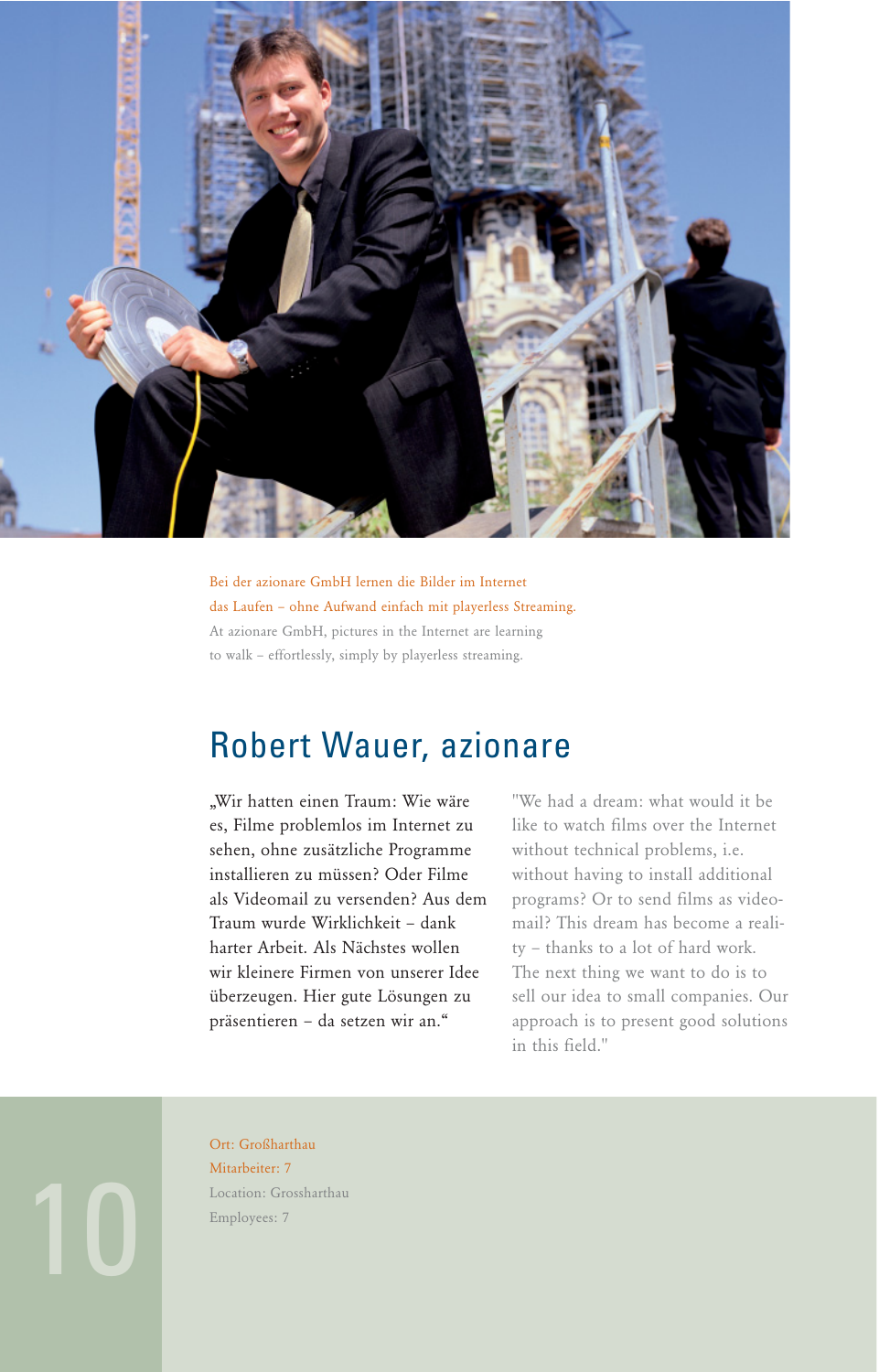### Helle Köpfe Bright minds

Investitionen glücken nur mit Menschen, die mitziehen. Die bereit sind, über Grenzen hinauszudenken. Die da anpacken, wo sie gebraucht werden. Eben helle Köpfe – wie die Sachsen. Denn die Menschen hier wollen etwas bewegen, sind engagiert und gut ausgebildet.

Die Grundlagen dafür sind gelegt: Besonders in den zukunftsträchtigen Informations-, Kommunikations- und Medien-Fächern ist Sachsens Ausbildungslandschaft vielfältig. Die Studienzahlen verdeutlichen eine Stärke des Standorts Sachsen. Knapp 18.000 Studenten an 13 Universitäten, Fachhochschulen und Berufsakademien sind hier eingeschrieben. Ihr Anteil, gemessen an der Zahl aller Studenten, liegt mit 18,2 Prozent stark über dem bundesdeutschen Durchschnitt von 15,4 Prozent. Also keine Angst: An IT-Fachkräften mangelt es in Sachsen nicht.

Investments are only successful if you have people working for you who really pull their weight – and are prepared to think outside normal categories; who can roll up their sleeves and get on with the job wherever they are needed. In other words, you need bright minds – the kind of people you find in Saxony. Because the people here want to achieve something; they are committed and well educated.

The foundations have long since been laid: Saxony's education system is particularly varied in the promising fields of IT, communications and the media. The number of students underlines one of Saxony's strengths as a location. Almost 18,000 students are enrolled at 13 universities, technical universities and professional schools here. They account for 18.2% of all Saxony's students, well above the national average of 15.4%. But don't worry: there is no lack of IT specialists here.

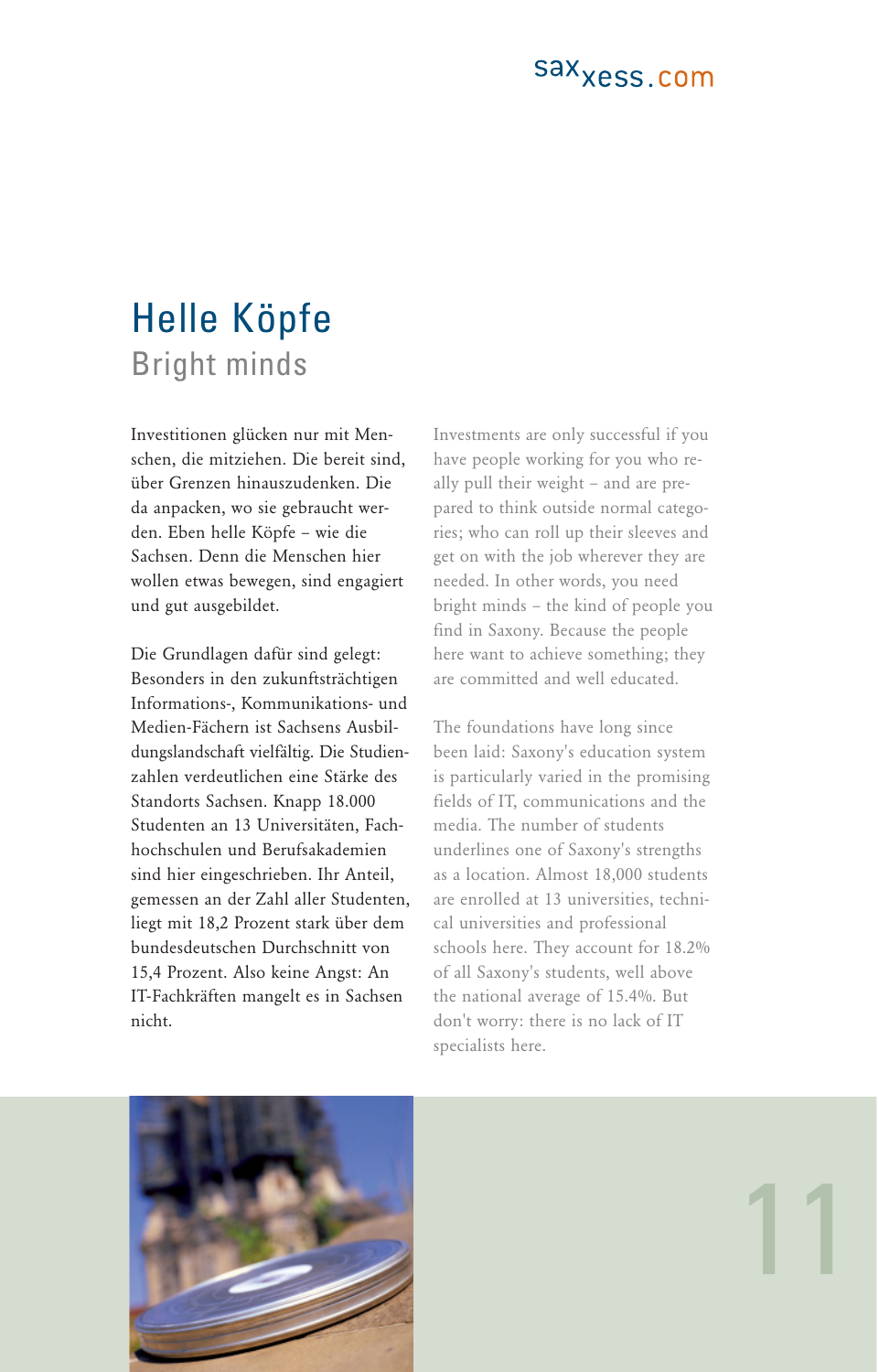

Die Megware Computer GmbH schließt einzelne, eigenständig arbeitende Prozessoren zu Clustern jeder Größe zusammen. Megware Computer GmbH combines individual, independently operating processors to form clusters of all sizes.

#### Dirk Viertel, Megware

"Aus einfachen Dingen Großes bauen ist unser Motto. Denn unsere Großrechner sind aus handelsüblichen Bauteilen zusammengesetzt. Damit haben wir einen klaren Kostenvorteil gegenüber der Konkurrenz. Und unsere Entwicklungsingenieure schauen, dass alles perfekt zusammenpasst."

"Our motto is building great things from simple things. Our mainframe computers are made of regular commercial components. This gives us a clear cost advantage over the competition. And our development engineers see to it that everything fits together perfectly."

Ort: Chemnitz Mitarbeiter: 135 Location: Chemnitz Employees: 135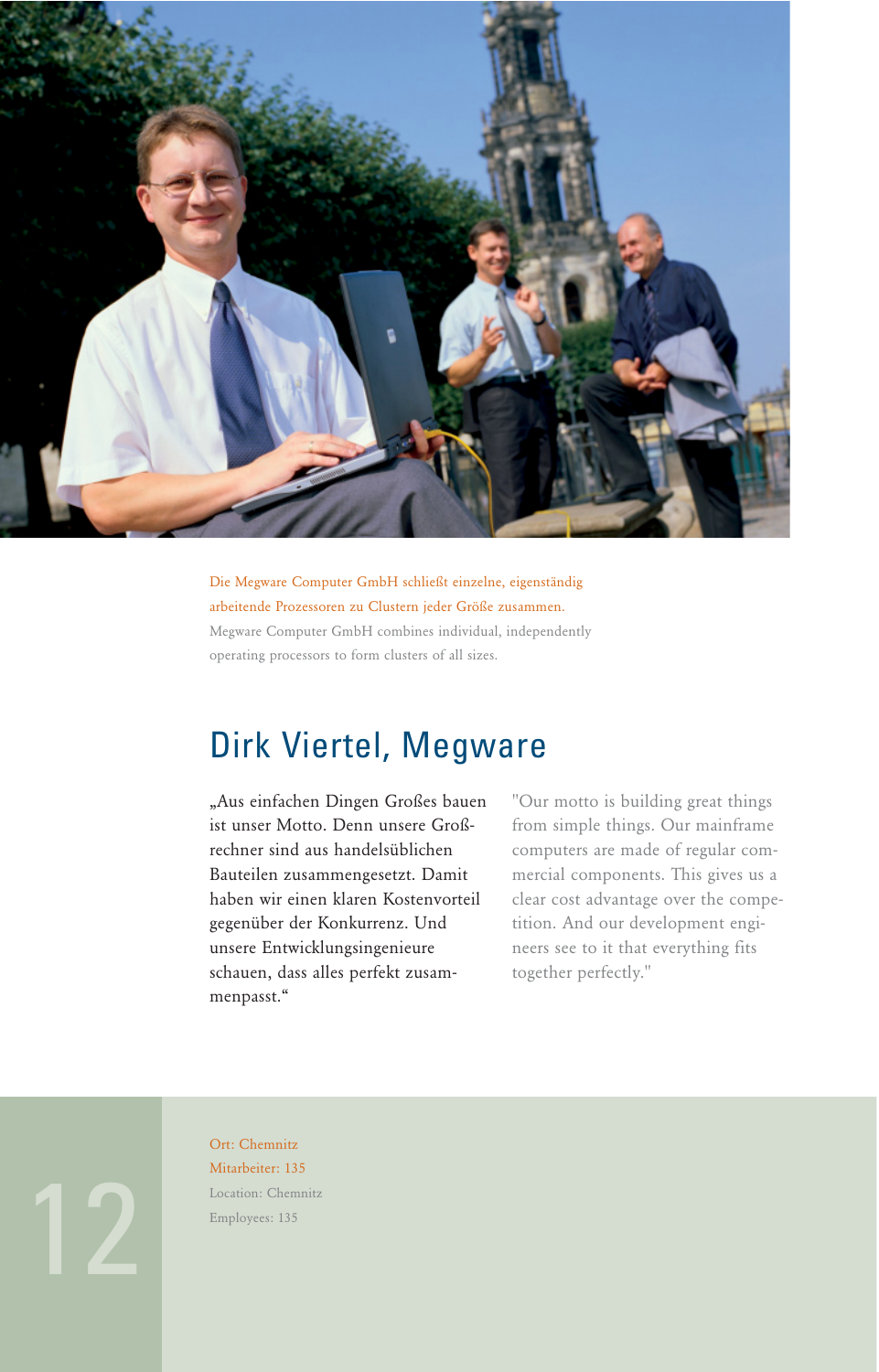## Gut verbunden Well connected

Ganz klar: Ohne seine moderne Infrastruktur gäbe es den Hightech-Standort Sachsen nicht. Die Telekommunikationsinfrastruktur ist auf dem neuesten Stand des Technik. Einer schnellen und ungestörten Kommunikation steht damit nichts im Wege.

Wenn Daten fortschrittlich reisen, sollen es auch die Menschen tun. Die Autobahnen sind voll ausgebaut. Der Neubau geht ebenfalls voran: So wird beispielsweise gerade die A 17 in Richtung Prag errichtet. Der Freistaat macht sich damit fit für die Zukunftsmärkte im Osten. Sachsen liegt mittendrin in Europa – auch was den Schienenverkehr angeht. Der Hauptbahnhof Dresden ist einer der Knotenpunkte der Bahn.

Wer von weiter her kommt, kann in Sachsen gut landen. Auf den zwei internationalen Flughäfen Dresden und Leipzig-Halle kommen Flugzeuge aus aller Herren Länder an. Sachsen ist also auch in dieser Hinsicht hervorragend vernetzt

There is no doubt: without its modern infrastructure Saxony would not exist as a high-tech location. The telecommunications infrastructure is state-of-the-art, so there is nothing standing in the way of fast, undisturbed communication.

If data can travel in an advanced way, people should be able to do the same. Saxony's motorways are fully developed. And new ones are being built, too: for example the A17 towards Prague. In this way the Free State is making sure it is fit for the markets of the future in the east. Saxony lies in the middle of Europe – also when it comes to rail connections. Dresden's main station is one of the rail network's main junctions.

And people who come from farther afield can be sure of a happy landing in Saxony. Planes arrive from all over the world at the two international airports in Dresden and Leipzig-Halle. So Saxony has excellent connections in this sphere, too.

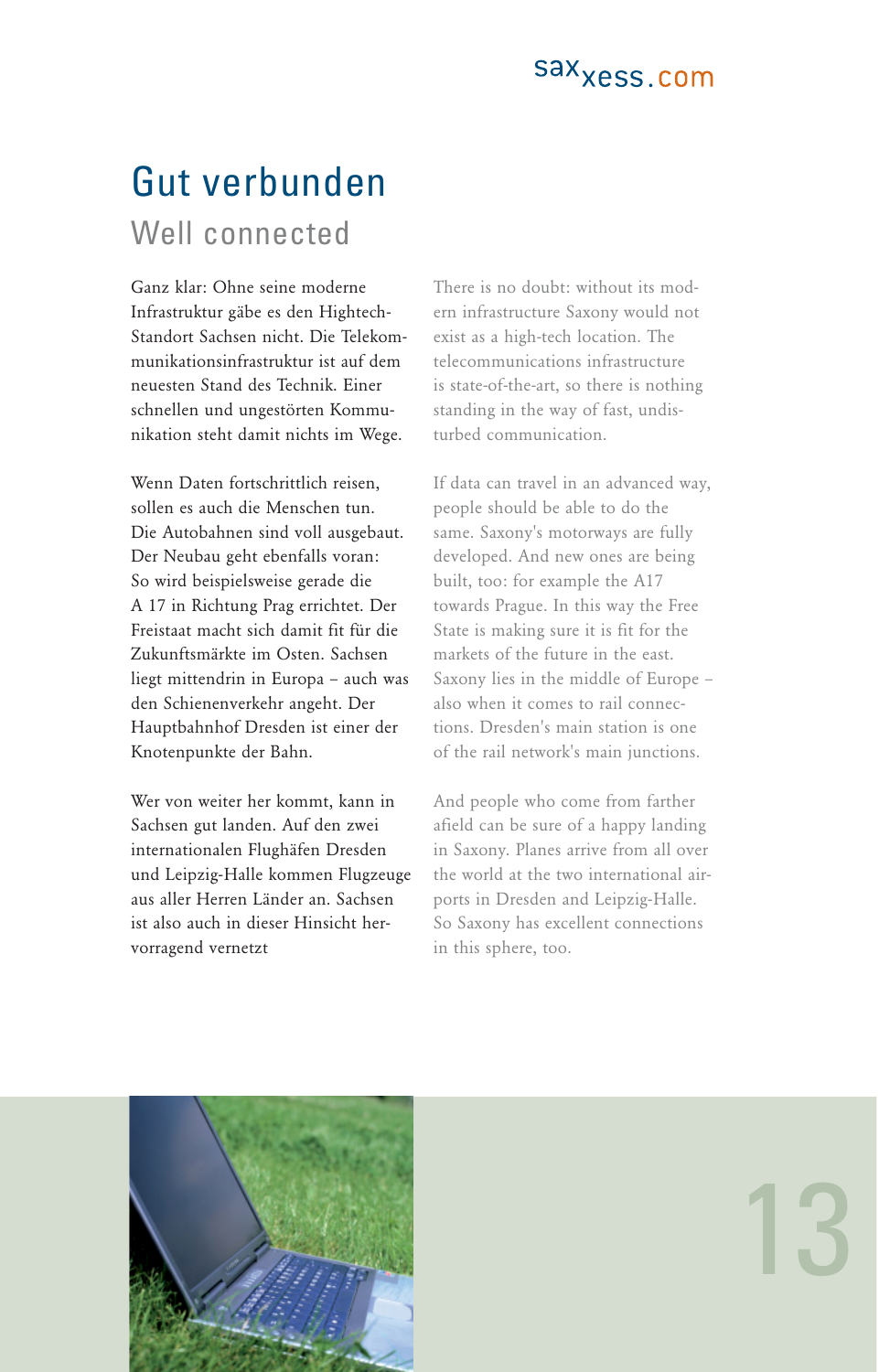

SMS-Dienste bietet die M-Labs GmbH an. Das Unternehmen versendet Text- und Bildnachrichten in über 400 Mobilfunknetze weltweit.

M-Labs GmbH provide SMS services. The company sends text messages and images to over 400 mobile networks worldwide.

#### Tobias Zimmer, M-Labs

"Wir sind 2002 von Frankfurt am Main nach Zwickau übergesiedelt. Ausschlaggebend waren Kontakte zur TU in Chemnitz. Von hier kommen kompetente Ingenieure, helle Köpfe voller Tatendrang. Diese Erfahrung teilen wir mit unserer Schwestergesellschaft Peppercon AG und weiteren Netzwerkpartnern."

"We moved from Frankfurt/Main to Zwickau in 2002. The decisive factor was contacts with the Technical University in Chemnitz. This region has a lot of expert engineers, bright, intelligent people full of energy. Our sister company Peppercon AG and other network partners have had the same experience."

14

Ort: Zwickau Mitarbeiter: 11 Location: Zwickau Employees: 11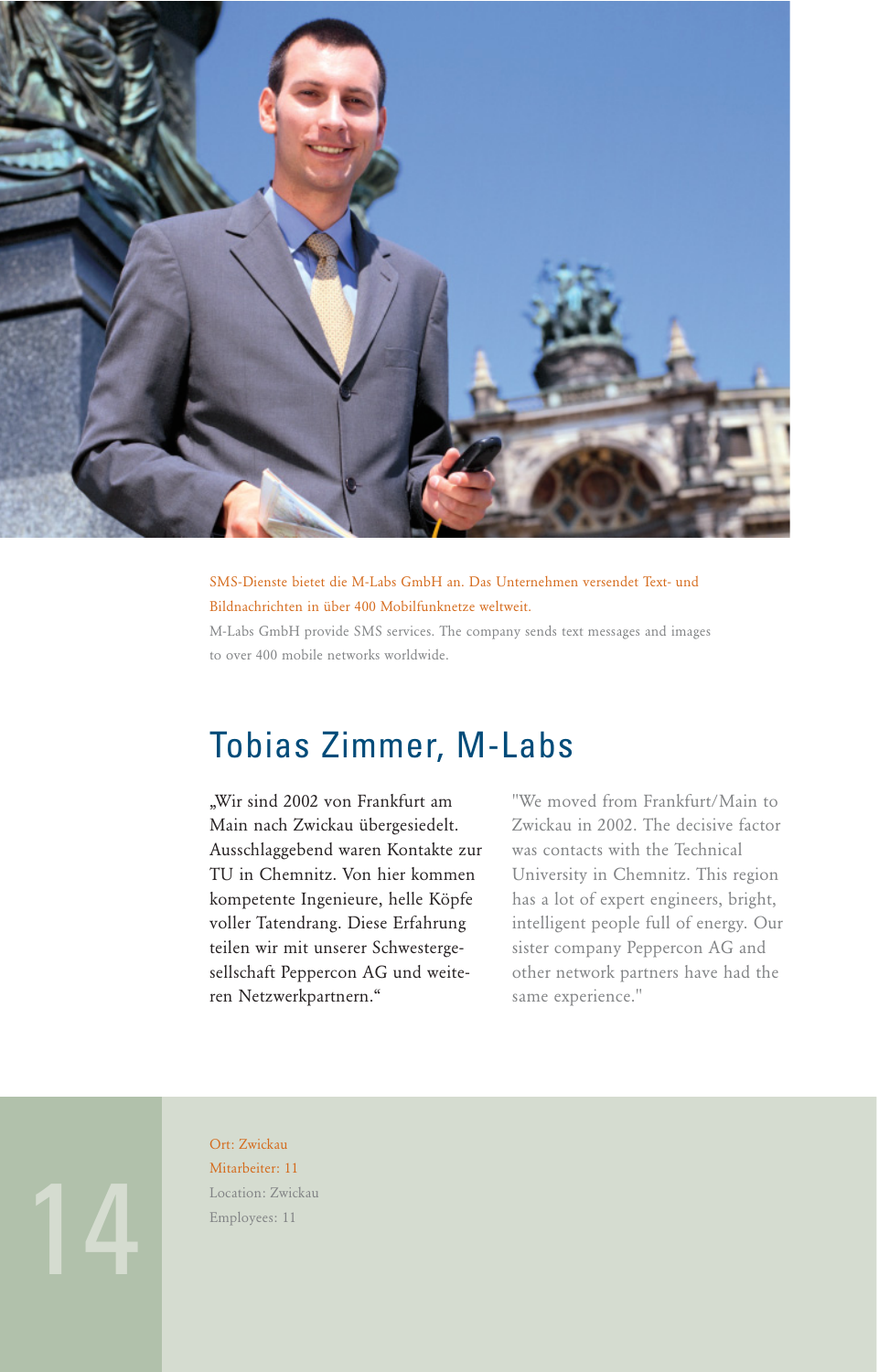# Klassische Moderne

#### Classically modern

Mal klassisch, mal modern: In Sachsen hat jede Spielart der Freizeitbeschäftigung ihren Platz. Das Geschehen rund um Theater und Tanz, Oper und Gesang, Kino und Medienkunst ist vielfältig: Es gibt die Bach-Festspiele in Leipzig, zu denen die Freunde der klassischen Musik pilgern. Auch der Mittelsächsische Kultursommer zieht jedes Jahr viele Besucher an. Andere Genres kommen ebenfalls nicht zu kurz, wenn Europas schönste Naturbühne in Rathen ein im wahrsten Sinne des Wortes einzigartiges Schauspiel bietet. Oder wenn im Dresdner Kabarett die "Herkuleskeule" zuschlägt.

Wer seine Freizeit lieber sportlich verbringt, ist in Sachsen gut aufgehoben: Denn Sport macht in einer schönen Landschaft gleich doppelt Spaß. Die Sächsische Schweiz ist ein Paradies für Kletterer. Wer es wintersportlich mag, kann langlaufen und Ski fahren im Erzgebirge. In Sachsen ist eben alles da. Und vor allem – es ist alles nah.

Sometimes classic, sometimes modern: Saxony offers every variety of leisure activity. There is a lot happening in theatre and dance, opera and singing, the cinema and media art. The Bach Festival in Leipzig is a magnet for classical-music fans. The Mid-Saxony Summer of Culture also attracts lots of visitors every year. Other genres are not forgotten either, for example when Europe's most beautiful natural, open-air theatre in Rathen puts on a truly unique spectacle! Or when Dresden's satirical political review swings its "Herkuleskeule" (Herculean cudgel).

Saxony is also a great place for all kinds of sport; after all, sport is twice the fun in a beautiful landscape. The region known as "Saxon Switzerland" is a paradise for climbers. And if you are into winter sports, you can go skiing or do langlauf in the Erzgebirge mountains. In a word, Saxony simply has everything. And above all – it's all close by.